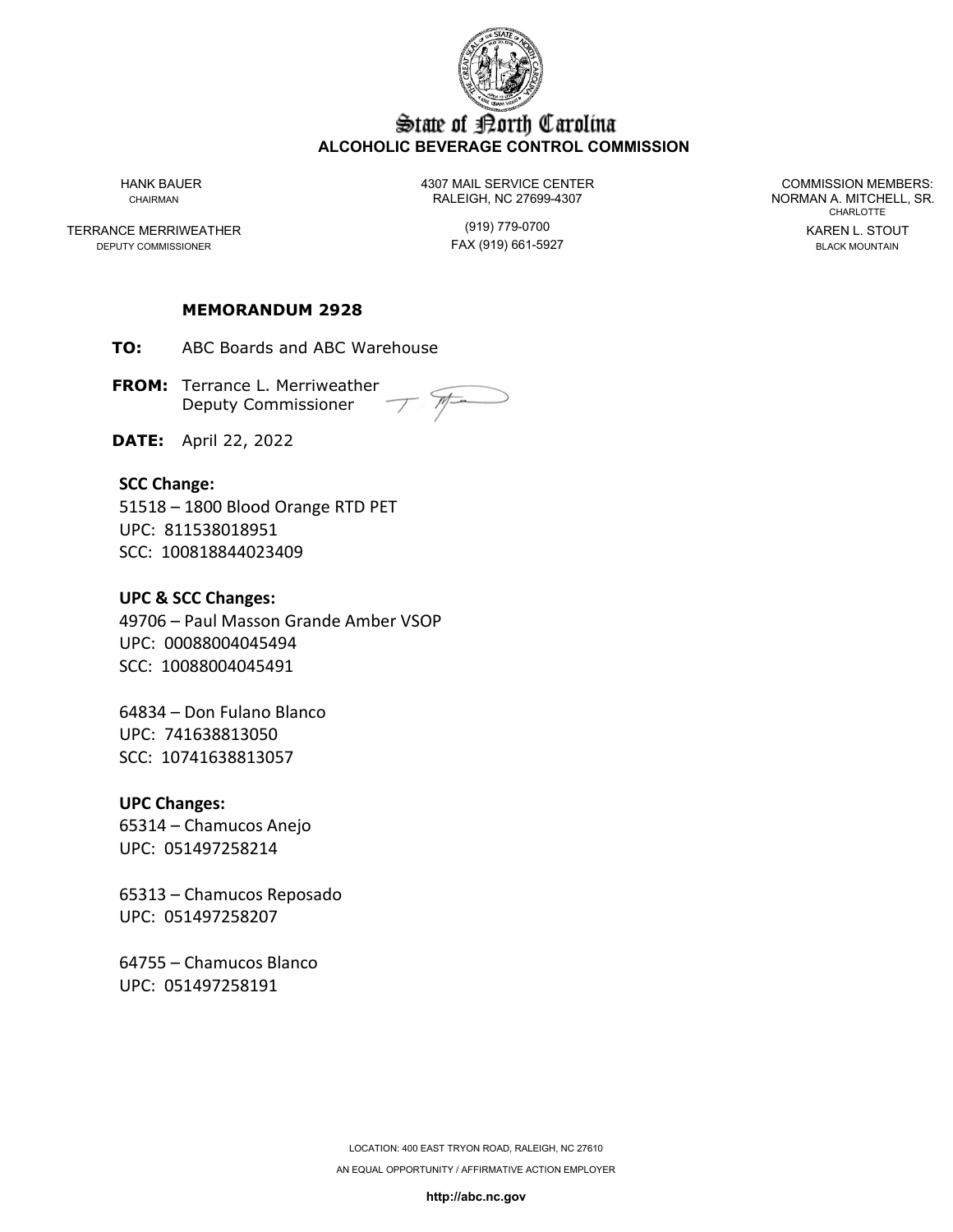Memorandum 2927 Page **2** of **3**

## **Remit To Address Updates:**

Spirits Imports 10001 NW 50<sup>th</sup> Street, Suite 203E Sunrise, FL 33351-8061

Worldwide Libations 1099 Wall Street West, Suite 136 Lyndhurst, NJ 07071

Foley Family Wines File 2209 1801 West Olympic Blvd. Pasadena, CA 91199

## **SPA Update: 20927, Ciroc w 2x 50ML**

The May/June SPA is now:

| Month    | Current CCLB | <b>SPA</b> | <b>Net CCLB</b> | <b>Net Bottle Price</b> |  |
|----------|--------------|------------|-----------------|-------------------------|--|
| 6/1/2022 | \$92.76      | \$9.65     | \$83.11         | $$26.95$ Edit           |  |
|          |              |            |                 |                         |  |

## **Broker Changes:**

The broker for the following MHW/ Chopin Vodka (supplier #0308) products is now RNDC – Cardinal Division **effective immediately:**

| 19699 | MHW/ Chopin Vodka | Dorda Sea Salt Caramel Liqueur | \$25.35  | .75L  | 36        | Republic National - Cardinal Div |
|-------|-------------------|--------------------------------|----------|-------|-----------|----------------------------------|
| 20235 | MHW/ Chopin Vodka | <b>Chopin Family Reserve</b>   | \$129.95 | .75L  | 80        | Republic National - Cardinal Div |
| 46551 | MHW/ Chopin Vodka | <b>Chopin Wheat Vodka</b>      | \$28.35  | .75L  | <b>80</b> | Republic National - Cardinal Div |
| 46552 | MHW/ Chopin Vodka | <b>Chopin Potato</b>           | \$49.95  | 1.75L | 180       | Republic National - Cardinal Div |
| 46553 | MHW/ Chopin Vodka | <b>Chopin Potato</b>           | \$28.95  | .75L  | <b>80</b> | Republic National - Cardinal Div |
| 46555 | MHW/ Chopin Vodka | Chopin Rye Vodka               | \$50.75  | 1.75L | <b>80</b> | Republic National - Cardinal Div |
| 46556 | MHW/ Chopin Vodka | Chopin Rye Vodka               | \$28.35  | .75L  | <b>80</b> | Republic National - Cardinal Div |
| 62226 | MHW/ Chopin Vodka | Dorda Double Chocolate Liqueur | \$25.35  | .75L  | <b>36</b> | Republic National - Cardinal Div |

## **Supplier Changes:**

The following products have moved from Nestor Imports (supplier #0150) to Associated Brewing (supplier #0779) **effective 5/1/2022**:

| 50482 |                                     | Associated Brewing Haraki Cretan Tsikoudia \$26.25 |          | . 75L | 180 Johnson Brothers - Mutual Dist of NC        |
|-------|-------------------------------------|----------------------------------------------------|----------|-------|-------------------------------------------------|
| 50586 | Associated Brewing Idoniko Tsipouro |                                                    | 1\$36.50 |       | 1.75L 180 JJohnson Brothers - Mutual Dist of NC |